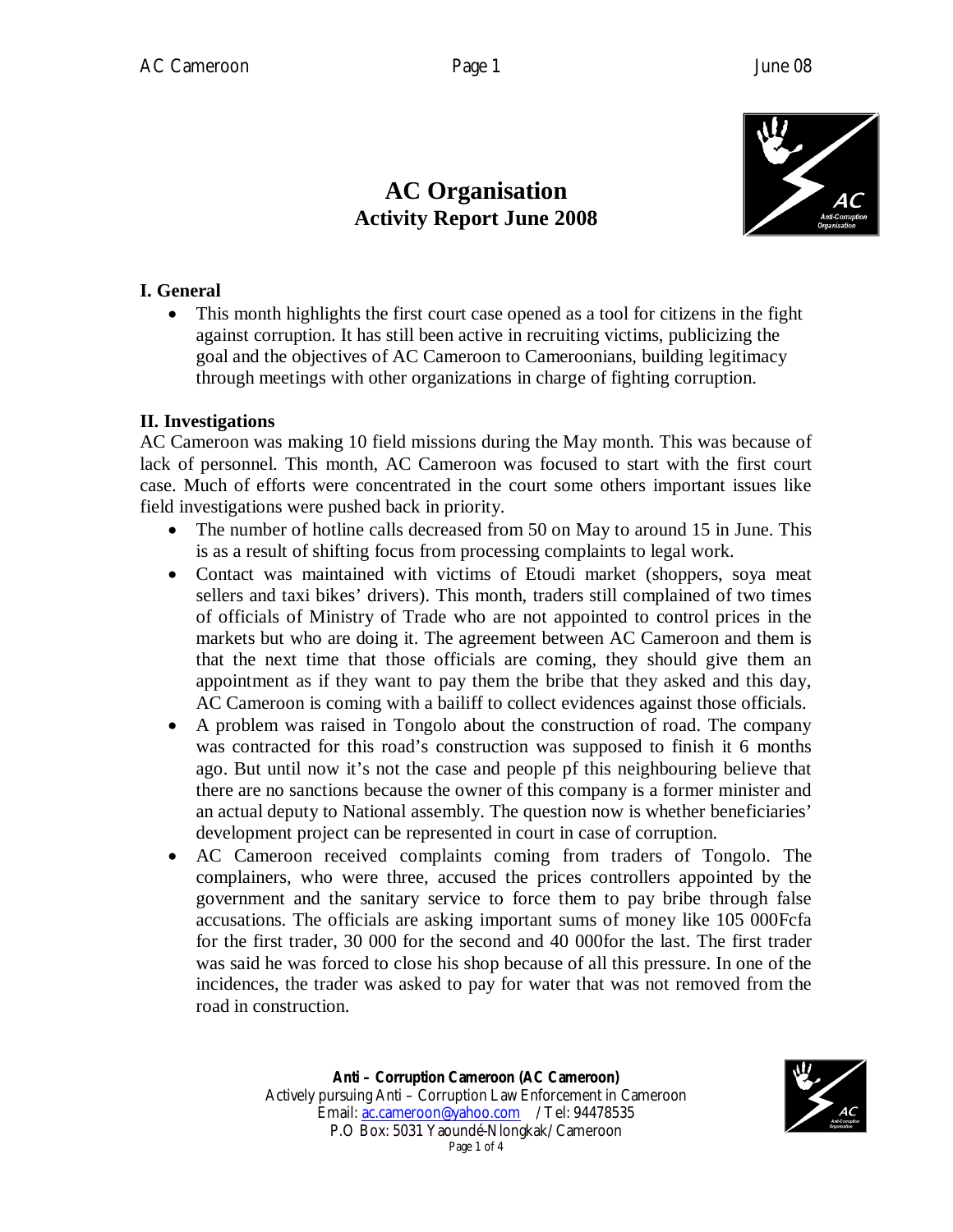- AC Cameroon received also a complaint saying that 4 persons have been sent to jail directly from the police station which if it's true unprocedural. Since 2006 they are still waiting for their case to be examined by the court. This affair has a connection with Hilton events in which a man was killed to Hilton Hotel in Yaounde.
- After trying during two years to get a document needed to execute a court decision, a small businessman was complaining to AC Cameroon explaining that he has identify a court secretary as the problem. AC Cameroon succeeded to solve a problem in court while explaining to the official involve in corruption that he can get in big trouble if he does not stop his action. This demonstrates that the perception of an anti corruption NGO can by itself solve corruption inside the judiciary.
- Beside all those complaints, AC Cameroon was receiving many other phones' calls which are not directly connected with corruption. 5 were to ask advises on procedure to get official documents. 3 were about how to react according to the law against the Delegate of Government who is now destroying houses illegally built in Yaounde. As usual, AC lead the complainers to appropriate NGOs or it just gave legal advice.
- A lecturer of University of Yaounde I said that after correcting copies, some students whom normally failed were declared admitted by the Head of Department. He said this kind of problems in the Cameroonian universities is due to the lack of legal academic rules.
- AC Cameroon is also started investigations on corruption inside Cameroonian army in connection with US Embassy events organized on the same subject. One high officer has already been interviewed. Media
- After AC Cameroon and ADDEC deposited the students' complaint against the Director of Advanced School of Mass Media Communication, a meeting on communication strategy took place at US Embassy with ADDEC, British High Commission, UNDP, Canadian High Commission.
- Meeting with staff of ADDEC took place to elaborate a media strategy and a media guideline about the case deposited in court.

### **III.Legal**

- AC Cameroon got this month the first court case opened. The complaint was deposited to First Instance Court by ADDEC with the assistance of AC Cameroon. The file, after receiving by the President of this court, was quoted to Mr Aminatou Alim to judge it.
- AC Cameroon made 12 field missions in the court. This was to take all the information to make sure that the court case was going to be opened will not be delayed because of problems of procedure. Two high magistrates met from High Court and Court of Appeal were consulted.

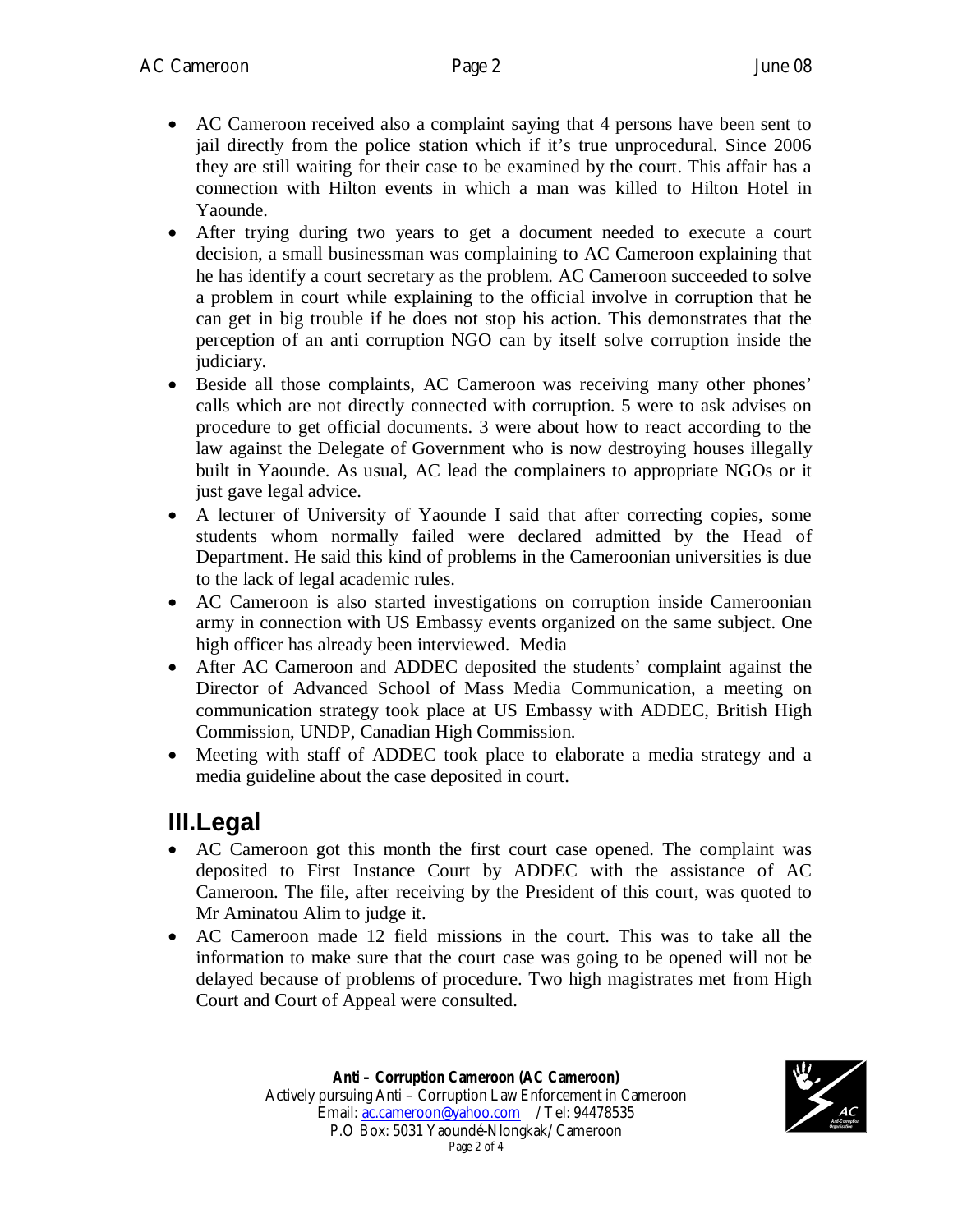- The bailiff made 5 missions this month to legalize sensitive document (authorization of ADDEC) and to make some verifications to Advanced School of Mass Media Communication.
- A draft of contract between Lawyers and victims was finalized and agreed by students of ADDEC.
- Ac Cameroon made 5 meetings with lawyers to agree on a legal strategy to open the court case against the Director of Advanced School of Mass Media Communication. The legal strategy was agreed between AC Cameroon and the lawyers.
- The President of AC Cameroon has been selected as a member of Commission on revising anti corruption law. This gives the opportunity to the organization to add its input on the process of fighting corruption through legal tool.

### **IV. Human Resources**

- AC Cameroon interviewed 4 candidates and none was accepted.
- July will be used for rebuilding the AC Cameroon team.

# **V. Finances**

- AC Cameroon is now receiving money regularly from British High Commission.
- AC Cameroon is facing a lot expenses that is out of the budget like paying another lawyer for the same case, the bailiff fees (who has now more than 3missions per month) or phone budget which is always increasing. To solve this issue, AC Cameroon management staff decided to ask funds from Dutch Embassy. Another possibility, which apply for small grant from US Embassy.
- The President of AC Cameroon met the Dutch ambassador on the issue concerning support for AC.

# **VI. Management**

• The head of Senegalese Association was asking to AC Cameroon to simplify the level of French in the French version of concept note so every member will be able to read and understand it. This is a good signal because it shows that people are interesting by the work of AC Cameroon.

# **VII. Relation with institutions**

- Meeting between AC Cameroon's coordinator and the World Bank delegation coming in Cameroon to make some discussion on corruption.
- Meeting with British High Commission about communication and the way that the High Commission can help in improving the fight against corruption in trough legal action.